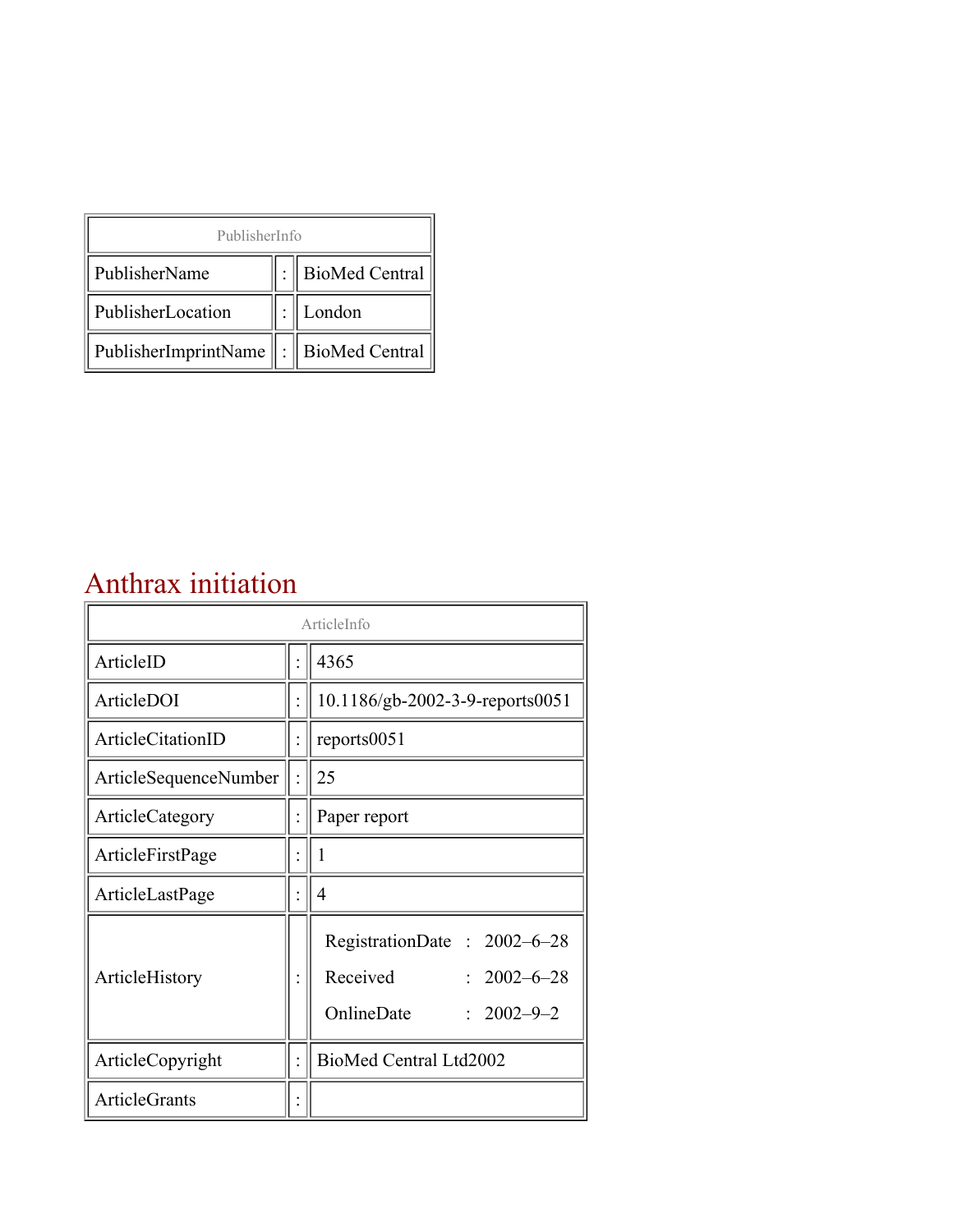#### Wim D'Haeze

#### Summary

The mechanism by which *Bacillus anthracis* initiates anthrax in humans involves key proteinprotein interactions, the site for which have now been mapped

## Significance and context

*Bacillus anthracis*, a Gram-positive human pathogen, causes the often fatal disease anthrax in humans. Anthrax toxin consists of three compounds: protective antigen (PA), edema factor (EF), and lethal factor (LF). It has been demonstrated that, during initiation of infection, a 63 kDa subunit of PA (PA63) forms heptamers that are able to bind EF and/or LF. Oligomerization is required for EF and/or LF binding (see related report - *Genome Biology* **3** [\(9\):reports0050\)](http://genomebiology.com/2002/3/9/reports/0050). In this study, by Cunningham *et al*., the binding site for EF and LF on PA63 was mapped.

### Key results

The PA sequence was compared with the sequences of the receptor-binding components of other toxins (PA-like proteins) from *Clostridium perfringens*, *C. spiroforme*, *C. difficile*, *C. botulinum*, and *B. cereus*. This comparison highlighted a region (residues 193-217) within the PA sequence that did not show similarity with regions in the PA-like proteins, and that was hypothesized to be involved in EF/LF binding. A variety of mutations in this region were constructed that did not affect oligomerization. Chinese hamster ovary K1 cells were used to test the pathogenicity of the mutant PAs. Three classes of mutant were discovered: mutants that lost over 90% of LF binding (K197A, R200A, P205A, I207A, I210A, K214A), mutants that lost 25-75% of LF binding (D195A, N198A, K199A, F202A, K213A, L216A), and mutants that were not significantly altered in their LF-binding capacity (S204A, N209A, E212A, T217A). Interestingly, K197 and R200 of one subunit are in the neighborhood of R178 of the adjacent subunit. It was therefore hypothesized that these three residues may build a basic subunitsubunit interface involved in ligand binding. Indeed, the R178A mutation also affected ligand binding. Furthermore, Cunningham *et al*. identified within a PA63 dimer residues that comprise the ligand site, by introducing ligand-binding mutations into two constructed PA mutants (PA-D512K and PA-K199E/ R468A/R470D) in which the mutations introduced created an inability to oligomerize (see related report - *Genome Biology* **3** [\(9\):reports0050\)](http://genomebiology.com/2002/3/9/reports/0050).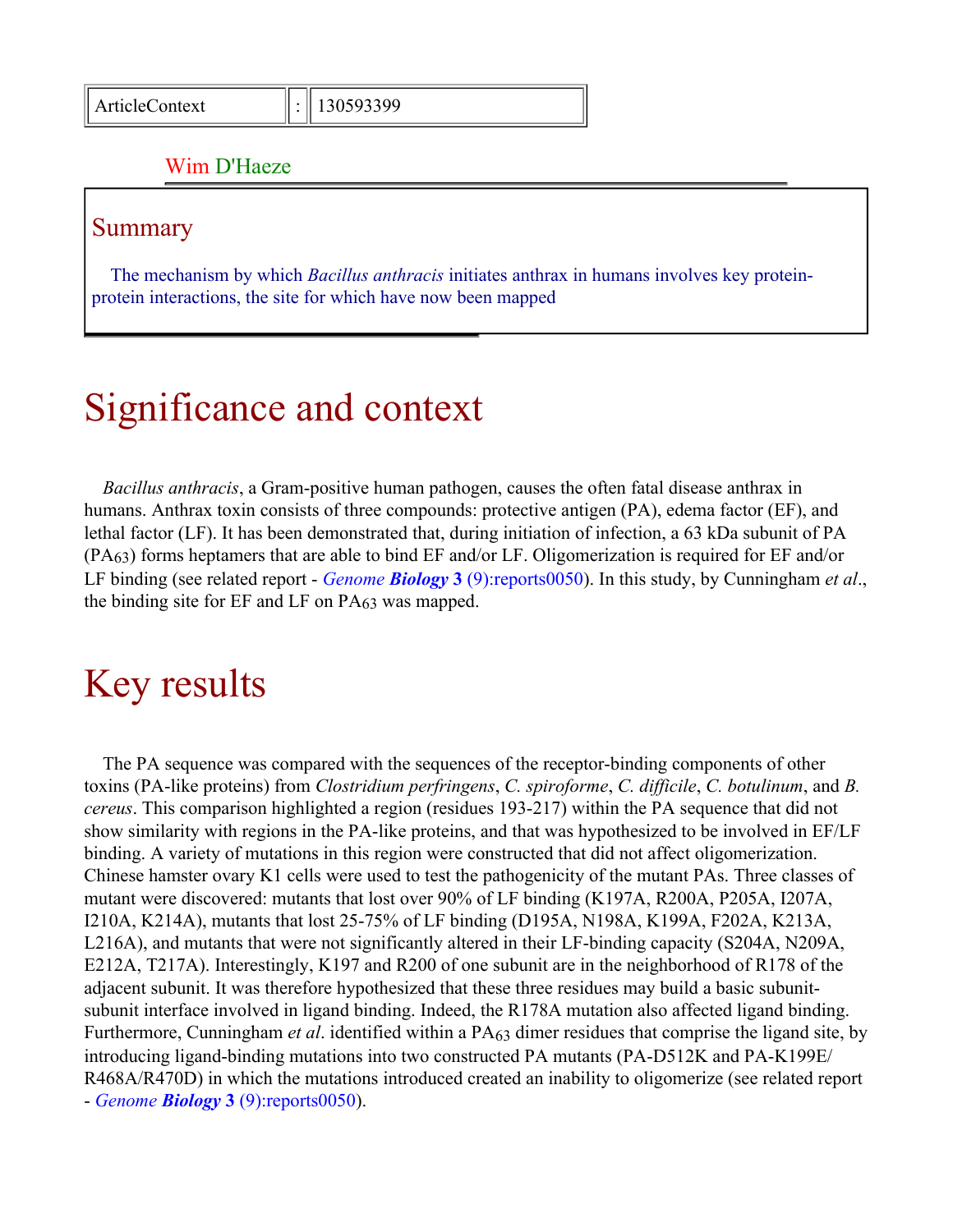# Links

The determination of the entire genome sequence of *B. anthracis* is currently under investigation and progress can be followed at the [TIGR Microbial Database.](http://www.tigr.org/tdb/mdb/mdbinprogress.html) More general information about *B. anthracis* and anthrax can be obtained from, for example, the [Centers for Disease Control and Prevention](http://www.cdc.gov/ncidod/dbmd/diseaseinfo/anthrax_g.htm).

## Reporter's comments

*B. anthracis* is considered to be a severe human pathogen. As it has recently become clear that this bacterium or its spores can be used in bioterrorist attacks, it is important to unravel all stages of the infection and disease. This work by Cunningham *et al*. adds to our understanding of which residues within the PA63 heptamer are required for binding with LF and/or EF, which is one of the early steps during *B. anthracis* infection. This information may be used to design new drugs that can be applied to block the binding between oligomerized PA63 molecules and PA63 ligands. Availability of the entire genome sequence will also add to our ability to discover other factors with a role in the full development of anthrax disease in humans. This should make it possible to develop new vaccines that can be used for prophylaxis against anthrax.

# Table of links

*[Proceedings of the National Academy of Sciences of the United States of America](http://www.pnas.org/)*

*Genome Biology* **3** [\(9\):reports0050](http://genomebiology.com/2002/3/9/reports/0050)

[TIGR Microbial Database](http://www.tigr.org/tdb/mdb/mdbinprogress.html)

[Centers for Disease Control and Prevention - Anthrax](http://www.cdc.gov/ncidod/dbmd/diseaseinfo/anthrax_g.htm)